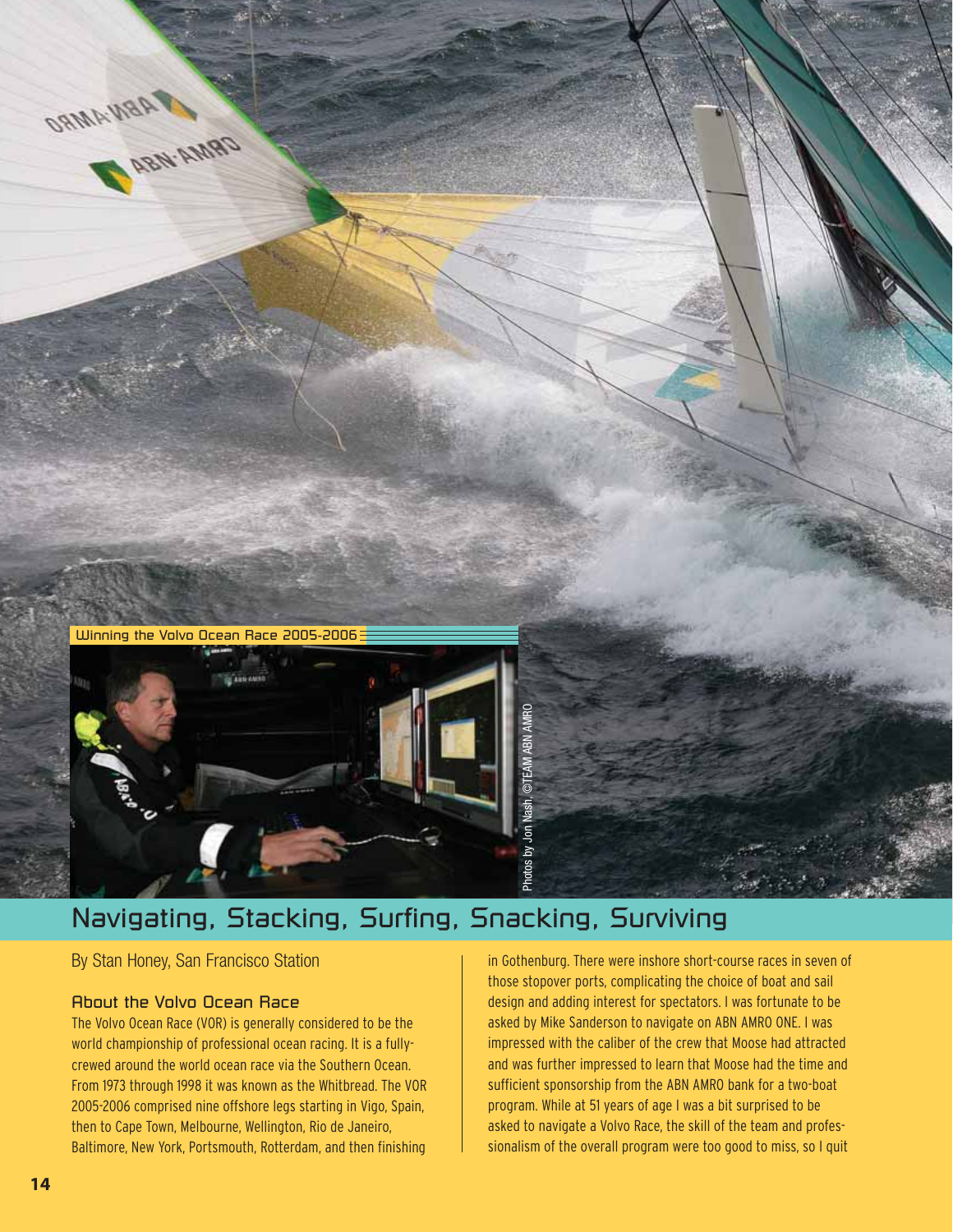

my normal job and joined the team. By the end of the 18-month program we had won six of the nine offshore legs and five of the seven short course races, which enabled us to win the Volvo Ocean Race overall.

# The VOR 70 Rule

The Volvo Ocean Race Organization wanted the VOR to be raced in the fastest monohulls in the world. To meet that objective they developed a new rule defining a 70-foot-long carbon fiber monohull that would displace 31,000 pounds, have a 103-foot rig with

7,300 square feet of sail, and have canting keels that were 14.5 feet deep. The VOR Organization achieved their goal. Three times the VOR 70's have broken the world record for the fastest 24 hour run under sail by a monohull, and they still hold that record at 563 miles in 24 hours for an average speed of 23.5 knots.

The VOR 70's are brutal boats to sail, but are hugely rewarding due to their stunning performance. The canting keel makes the boats extremely stiff for their size, allowing them to carry lots of sail even in heavy winds. The crew size is limited to a crew of 10 offshore and 11 for inshore races. This is a very small crew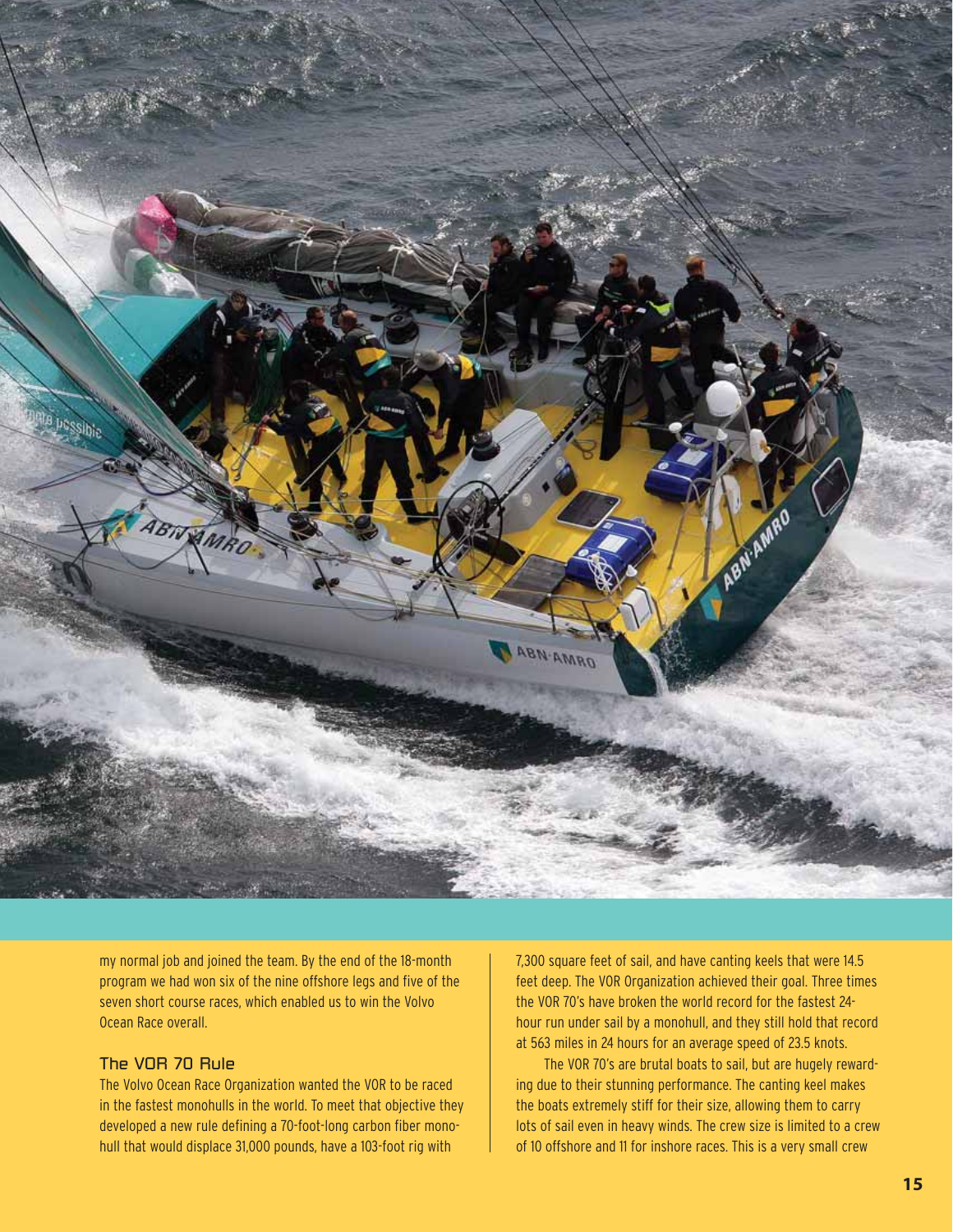for a boat with the stability and sail-carrying capacity of the VOR 70. Even routine maneuvers like sail changes can be very demanding.

# The ABN AMRO Project

ABN AMRO is the twelfth-largest bank in the world with 4,500 branches in 53 countries. ABN AMRO's objective in sponsoring a team in the Volvo Ocean Race was to highlight the importance of teamwork among the bank's employees and customers by demonstrating the effectiveness of teamwork in ocean racing. We had a two-boat program in which the first boat to be built, confusingly named ABN AMRO TWO, would be used by the professional team to learn about VOR 70's, enabling us to optimize the sec-



ond boat to be built. We on the professional team sailed the second boat which was named ABN AMRO ONE. Once

# **(above and right) With a canting keel and a cloud of sail, Volvo 70s can hit 40 knots**

the professional team had access to ABN AMRO ONE, a "high potential" team of young sailors was selected to race ABN AMRO TWO in the VOR. The "High Potential" team of young sailors was immediately branded "The Kids" by the Volvo Race community and the media. They convincingly demonstrated their high potential by finishing second in the first two offshore legs and by posting the fastest 24-hour passage for any VOR 70, and for any

monohull in history. By the end of the VOR they were unquestionably grown-ups.

The ABN AMRO team did things right. The boats were beautifully built by a team led by Killian Busche. We had a highly skilled and motivated shore crew of approximately 30 people with two sets of six containers full of equipment and tools. We needed two sets of containers to leap-frog around the world since the boats sailed too fast to allow the shipped containers to arrive at the next stopover before the boats arrived. The containers included a full sail loft with wooden floor, tent roof, and four sewing machines, a machine shop container with a lathe, milling machine, and welder, a boatbuilding container with all of the equipment and tools, an office container, and an electronics shop. At every stop the boats had the complete maintenance that is given a normal boat only every 20 years: the keel would come off, the rig come out, and every system would be disassembled, inspected, and rebuilt for the next leg.

# Life On Board

The Volvo Race allows everything on the boat except for sealed safety equipment to be "stacked," i.e. moved to the windward side after a tack or gybe. That adds dramatically to the brutality of sailing a VOR 70. A routine tack or a gybe becomes a 45 minute endurance event involving the entire crew in preparing for and executing the maneuver, and then restacking the boat so that the thousands of pounds of food, sails, tools, personal gear, and spares are moved to the new windward side. The boats are



unpainted pitch-black carbon below making it hard to see without a flashlight even when it is daylight on deck. The boats are nearly always wet on deck and below, and because the boats don't have a bilge or sump, there is almost always a sheet of water sloshing around. The boats are required to carry a heater but the heaters seldom survive the pervasive water and so in the Southern Ocean or North Atlantic the boats are bone-chillingly cold. The food is a dreary repetition of freeze-dried dinners, one every eight hours. On ABN AMRO ONE, we had enough food, but the combination of being cold much of the time and not eating enough due to the unappetizing food causes most crewmembers to lose about 20 or more pounds over the course of the race. The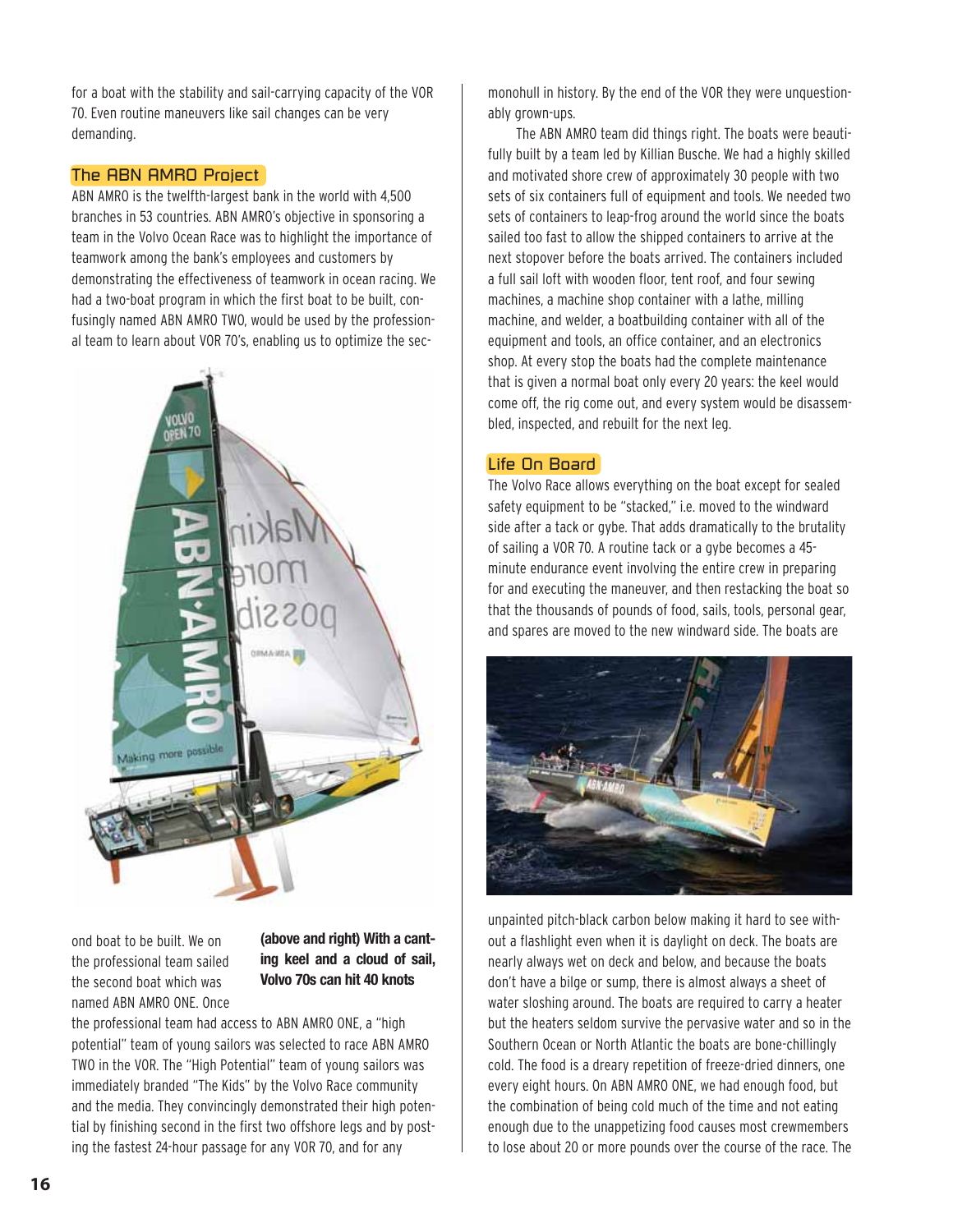galley has one insulated bowl with a lid that is set into the countertop, and two gimbaled burners each with a kettle. "Cooking" involves dumping a plastic bag of powder into the bowl and then dumping two kettles of boiling water on top. A quick stir, wait 15 minutes, and the salty-brown slurry is ready to eat. One advantage of only using the burners to boil water is that when the crew below is called on deck to help, nothing burns due to neglect below. The interior of the boat just gets even wetter with condensation than normal as the kettles whistle away. We had a "four-on, four-off" watch system with four guys on deck. Every two hours two guys would change. Mike Sanderson and I hotbunked. Whenever Mike and/or I were awake and working below we would be "suited-up" in our weather gear so that we were onstandby to help on deck with little notice. The crew is small enough so that every maneuver, tack, gybe, or sail-change requires all hands. Mike and I got about three to four hours of sleep per day on average.

#### ABN AMRO ONE

Roy Heiner, the technical director of the program, made an early choice of Juan Kouyoumdjian as designer. This was a brilliant choice because designing to a new rule would require a designer to make hard, innovative decisions rather than optimize previously successful designs. Juan had both the genius and the guts to be extremely effective. Extensive routing of various theoretical designs on eleven years of historical weather data on the Volvo course confirmed our suspicions that the best boat for the race would be optimized for medium air reaching. Our first boat, ABN AMRO TWO, which was eventually raced by the Kids, was designed to be very stable at the expense of having more drag in light air. Testing of the first boat was extremely encouraging, so our final boat, ABN AMRO ONE, was designed to be even more extreme with maximum stability for fast reaching at the expense of light-air performance. The analysis which indicated that it was worth trading off light-air performance for good reaching performance proved correct. We finished last in two light-air inshore races and last on one light-air offshore leg, but our boat's performance in medium and heavy air reaching more than made up for being slow in light air. As the analysis had predicted, in light air none of the boats are sailing very fast and so the slow boats don't lose significantly. To achieve our boat's impressive reaching performance, Juan's design was quite beamy with little "rocker" and had its transom immersed several inches when at the dock. In light air when our boatspeed dropped below about seven knots, ABN AMRO ONE was slow and dragged an impressive wake much like a planing powerboat hull being driven below planing speed.

Our crew, particularly Mike Sanderson and Mark Christensen, provided critical input to Juan on the design. Mike had raced extensively on the Open 60 Pindar and this experience proved critical since the canting keel, high-performance, and difficult sailhandling of the VOR 70 is more similar to the Open 60's than to the more conventional Volvo 60's of previous VOR's. Mark Christensen had been aboard two winning Volvo programs in the past and made many improvements to the configuration of our boats. We had twin rudders, which were likely slower in light air, but made our boats extremely controllable in breeze. We had three grinding pedestals, which on a windy gybe allowed four guys to grind the mainsail with two on the kite. We went to lots of effort in designing our keel canting system and were able to cant our keel from 45 degrees one side to 45 degrees the other side in 10 seconds whereas many of our competitors took up to 30 seconds to cant. All of these characteristics of ABN AMRO ONE, coupled with more time and more practice than the other teams, allowed us to pull off every heavy wind gybe over the entire VOR without a single broach, unlike some of our competitors. That advantage alone allowed us to win a couple of the windy in-port races in which competitors broached during the gybes. We also had the substantial advantage of a two-boat program, which allowed us to do extensive two-boat testing with radio telemetry between the boats. We completed over 1,000 twoboat tests of various sail and trim combinations.

#### Sailhandling

The ten-crew limit, the extreme conditions in the Southern Ocean and the North Atlantic, and the enormous righting moment and sail-carrying capability of the VOR 70's made sailhandling very difficult. As a result we used techniques that are more often seen

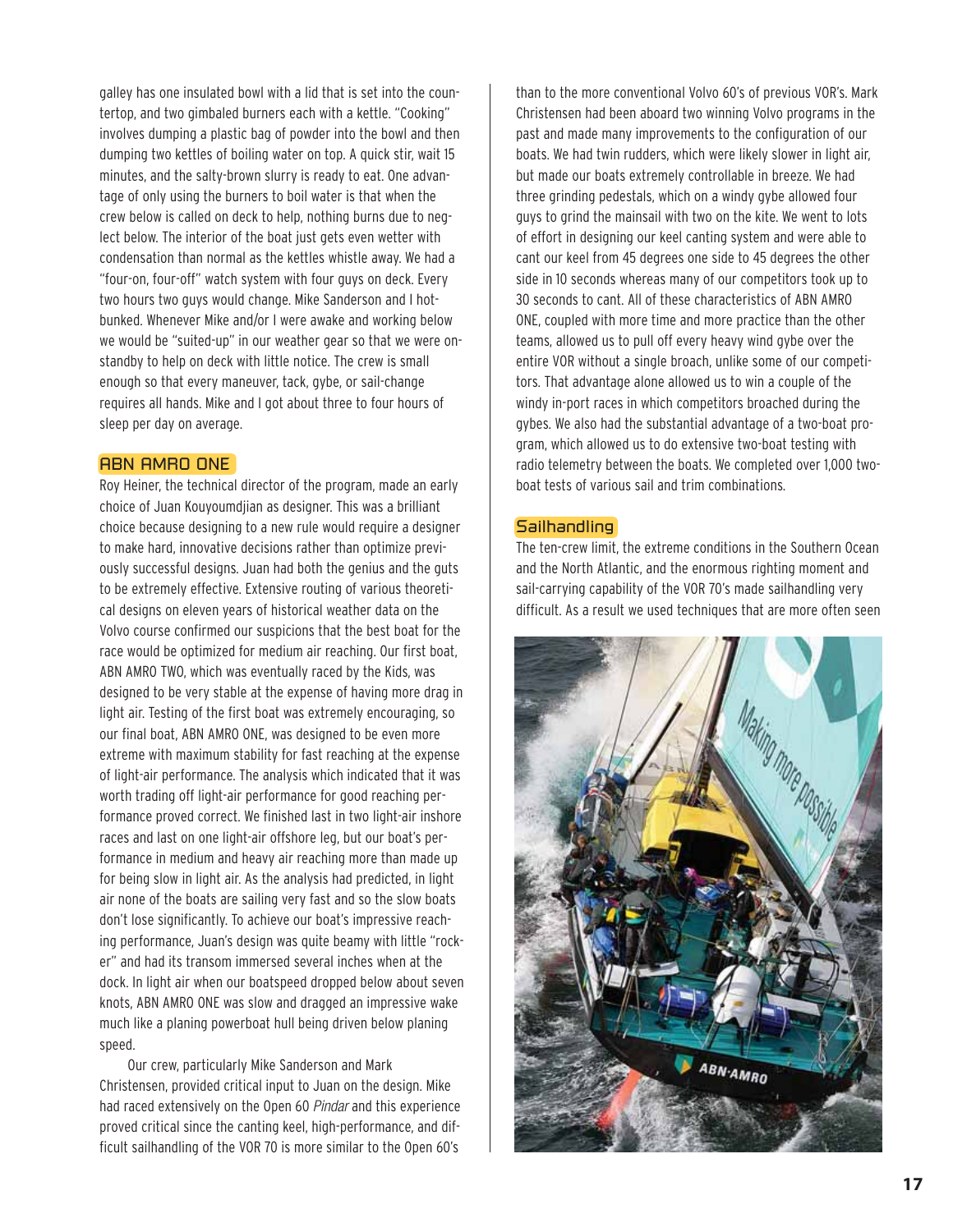**VOLVO ABN AMRO ONE blasting to the finish; (inset) the victorious team**

**ABN:AMRO** 



OHMA-M

ABN AMRO

豐

**TOP TO SALE**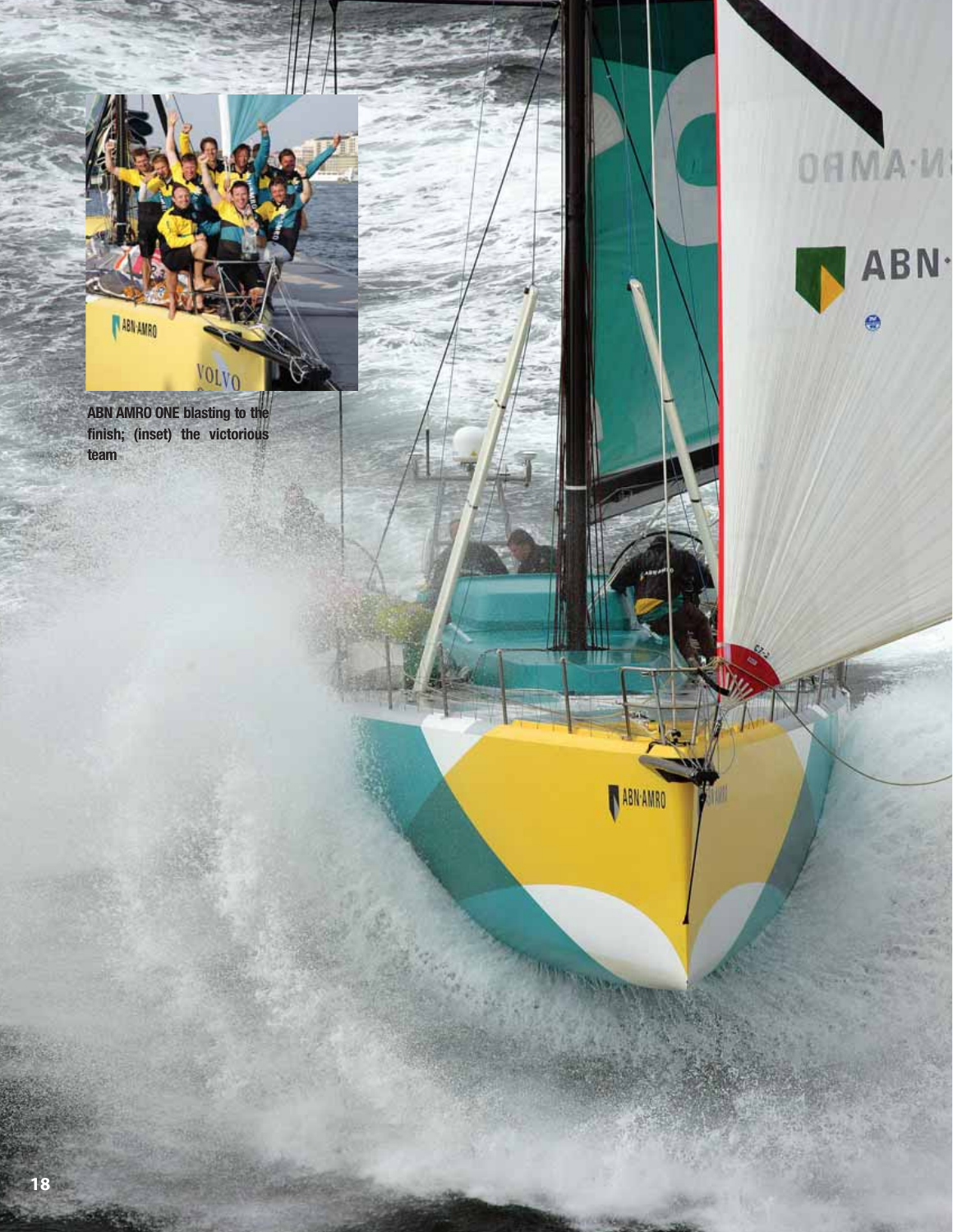on shorthanded cruising boats than on professionally-crewed ocean racers. Most of the boats were initially rigged like conventional ocean racers with luff groove headstays and spinnakers set in stops. By the end of the VOR, many of the boats had converted to hanks. The foredeck was sufficiently hair-raising so that instead of hanking on the new jib under the old one we would set a changing staysail and then douse and bag the old jib before hanking on and hoisting the new jib. The changing staysail maintained our speed and prevented us from ever being bald-headed. There were sporadic development efforts around the fleet to devise cassette loading and unloading systems to quickly attach and remove the hanks from the headstays, but to my knowledge no boat perfected this by the end of the race. Once perfected, a cassette hank loading and unloading system will be a boon to cruisers and shorthanded sailors. Several of the boats, including both ABN AMRO boats, used spinnaker socks offshore. We used soft-furlers for large reaching sails like Code-0's as well as for heavy weather jibs. We set a J4 on a soft furler, tacked well back from the headstay that we used for a variety of applications from a changing headsail, to a heavy weather jib, to a reaching staysail.

#### **Breakdowns**

It was easy to underestimate the loads on the new VOR70 boats, especially the fatigue on the highly-loaded metal components such as the canting keel mechanisms. The two ABN AMRO boats were the only boats to finish every leg of the race. All the other boats had a failure that caused them to drop out of one or more legs. Movistar had some early failures and finally a catastrophic



keel failure that required her crew to abandon her on the North Atlantic leg; Movistar is presumed to have sunk after being abandoned. We had the advantage of more time than many of the other programs. We used much of that time doing many demanding passages prior to the VOR, with time between the passages to fix what we learned. Well before the start of the race, we had two breakdowns of the keel system on our first boat that enabled us to rebuild the system on that boat, and allowed Juan

to design the keel system for our second boat with the benefit of the accumulated knowledge. In the actual race we had few keel problems on either boat. We benefited enormously from having a complete set of electronics and boatbuilding spares onboard the boat. David Endean, one of our trimmers and pit-man, was an experienced boatbuilder and was able to keep up with the necessary repairs during the offshore legs. On the first leg, Dave relaminated our port helm pedestal after two crewmen tore it out of the deck as they were washed aft along the jacklines. I had the necessary parts to re-wire the data communications in the navigation station after an electrical fire during the first leg.

# Safety

The Volvo Ocean Race Organization showed skill and foresight with their selection of high-quality safety equipment for the crews. They specified useful and complete "Safety at Sea" training prior to the race. The training included in-the-water practice with our actual life rafts, survival suits, harnesses, and Jon-Buoys. The onboard first-aid equipment and the training of the designated medics on each boat were excellent.

In spite of the quality equipment and training, Hans Horrevoets, was lost from ABN AMRO TWO. Much can be learned from that incident. Hans was washed off ABN AMRO TWO at 0200 on May 18, 2006, on the transatlantic leg from New York to Portsmouth, England. As the wind increased to 30 knots that night, the crewmen on deck were taking turns going below to put on their harnesses. Hans was swept off the deck before he had the opportunity to go below for his harness. At the same time that night, the crews on the other VOR 70's were going through the same process with the guys on deck going below one at a time to put on their harnesses.

It has been suggested by some unfamiliar with VOR 70's that as soon as Hans was swept overboard, ABN AMRO TWO should have performed the widely taught quick-stop turn. This method cannot be used on VOR70's when running in heavy winds. This is also true on the MaxZ86, Pyewacket, and on the Maxicatamaran Playstation/Cheyenne, both of which I have recently navigated. When any large high-performance boat is sailing downwind in 30 knots of wind with lots of sail, it is using its maximum stability to sail at a very fast speed. Cheyenne would be nearly flying a hull. To attempt a "quick-stop" and immediately round up in that much wind with a spinnaker up would knockdown a VOR 70 or Pyewacket (and likely would capsize Cheyenne). Getting the spinnaker down once the boat was knocked down would be very difficult because of the high apparent wind and the fact that the spinnaker would be blown through the rig.

On the other hand, the crews of those boats are highly trained at dousing the kite using certain procedures. So the fastest and most reliable way to slow down those boats when running in heavy winds is to douse the kite the way the crew has trained to do it. In the case of the ABN AMRO TWO, a spinnaker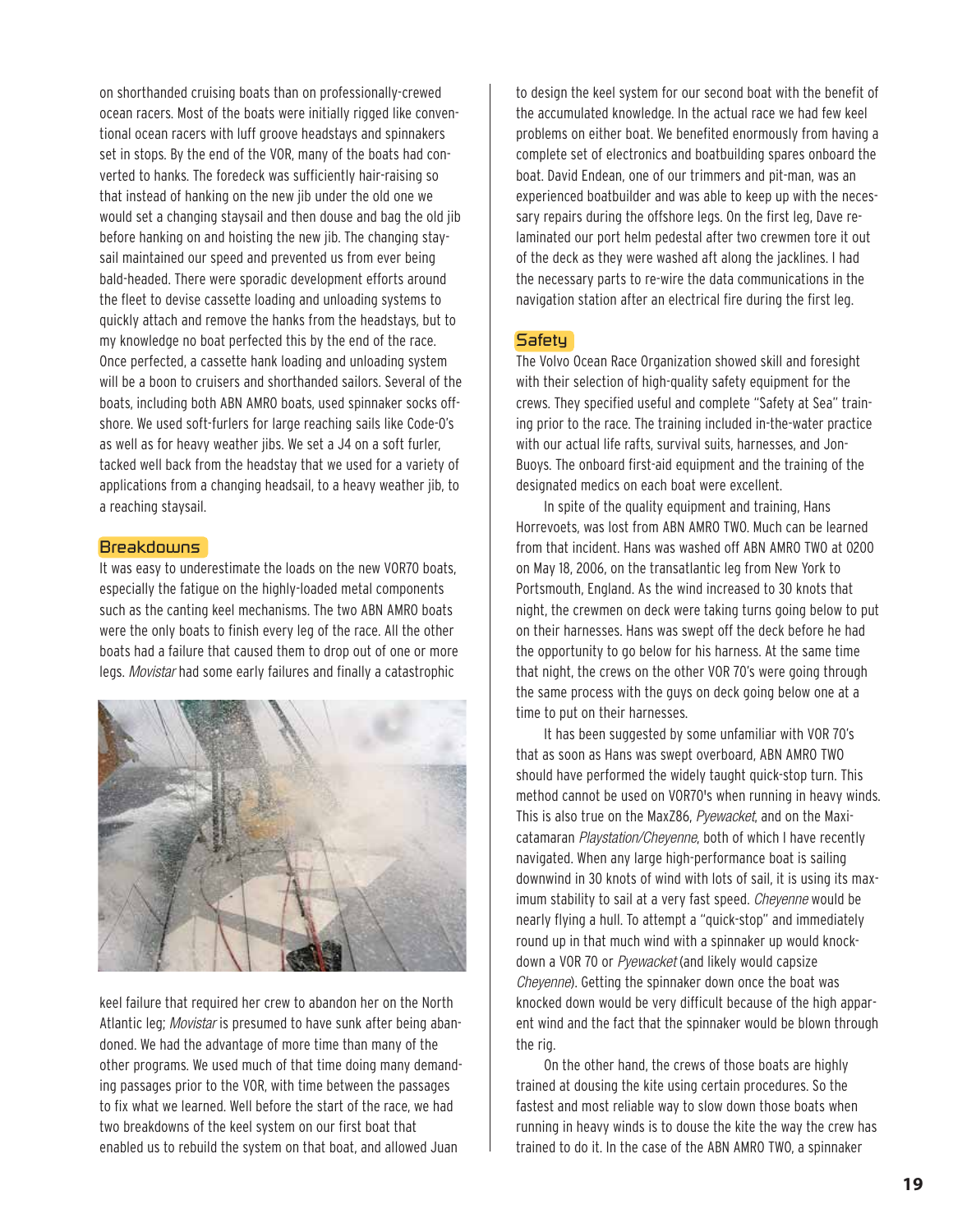**In rough weather, the going got wet—on deck as well as belowdeck—on ABN AMRO ONE**

NBW

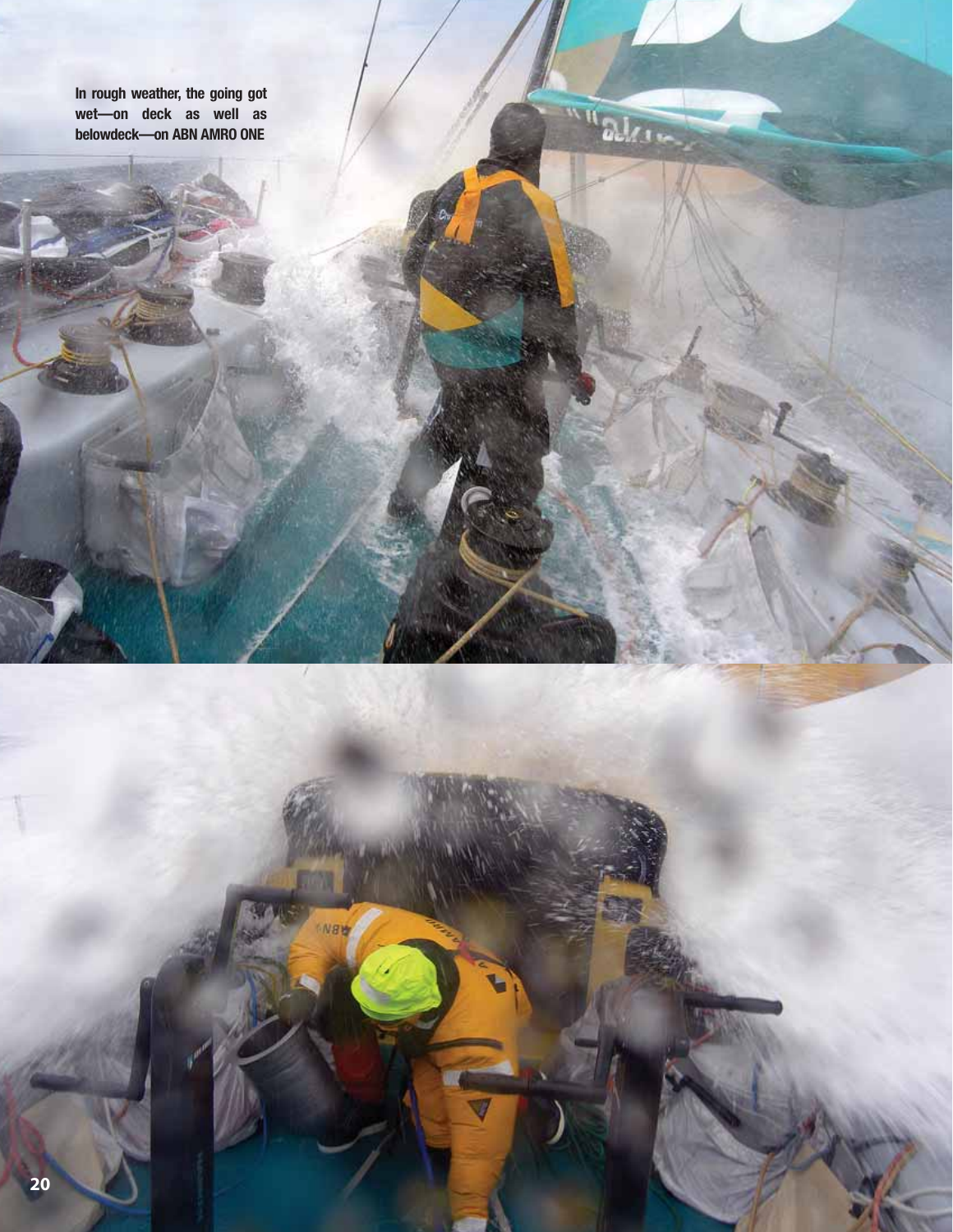sock was being used so the technique was to run down, sock the kite, and then drop the sock down the hatch. The crew of ABN AMRO TWO did exactly that. They were able to douse the kite and slow the boat within about five minutes after Hans was washed overboard. They subsequently dropped the staysail and then dropped the main, deciding it would be faster than reefing, and that they would be better able to search for Hans without the danger of getting caught in irons with the main up in 30 knots and 15 foot seas.

Once the sails were down they motored back towards the GPS location recorded when Hans fell over, stopping to investigate and plot the location of every light that was visible in the water. They found, investigated, and plotted the location of the life ring, then the Jon Buoy, but Hans was not at either location. They then proceed to the MOB location stored by the GPS and started a search. About 45 minutes after Hans was washed off, the crew found Hans about 300 meters from the GPS location. It wasn't until they were quite close that they were finally able to see Hans' strobe light, which was flashing, but was obscured

underneath him because it was on his chest and he was floating face down. Once they found Hans it took four attempts and 15 minutes to maneuver the boat to recover him in the large seas.

Those of us out there that night on other boats were extremely impressed with the seamanship of the ABN AMRO TWO crew and with what they accomplished. When we heard that Hans had been floating face down, we were astonished that the ABN AMRO TWO crew had been able to find him at all in a pitch black night with 15-foot seas. I suspect that the reason the ABN AMRO TWO crew was able to find Hans as quickly as they did was a result of their care and seamanship in finding and plotting the locations of the ring and Jon Buoy, then pursuing a sensible search pattern incorporating that information with the location data supplied when the MOB button was pressed.

#### **Navigation**

Our boat was equipped similarly to most large ocean racers today. We had three laptops, one for routing and tactics, one for communications, and one for editing and uploading video. For

# **On Sailing Safe at High Speed**

**GPS MOB button on deck.** Most VOR crew figure that the MOB button at the helm locations is the single tool that provides the most help in finding a guy in the water. This is because in windy running conditions there is no way to stop a boat quickly. Since the boat will have to return to the MOB from over a mile away after dousing the kite, it is an enormous advantage to provide the crew with a reliable position where the person was lost. On the Volvo boats (as on Pyewacket and Cheyenne), there is a button at each helm location that, when pressed, enters the boat's current GPS position into the instrument system and then displays the range and bearing to that location on a deck display. Many GPS's have a MOB button, but only a few (e.g. Leica and some Ray-Marine units) have the critically important ability to wire in an external button that can be installed at the helm locations. The VOR sensibly required this. Oddly, it is not required or recommended in the ISAF Special Regs. **Personal EPIRBS.** The VOR boats were all required to carry personal EPIRBs for everyone on the crew and an ADF system to display the bearing to an EPIRB in the water. Each boat was required to test that system with a guy in the water. In the tests the system only worked at such a short range that few crew on our VOR boats bothered to actually carry their personal EPIRBs. The range of the EPIRBs (300 meters) would have been sufficient, however, for boats that were capable of performing a quick-stop. **Harnesses/PFD's.** Several of the crew on ABN AMRO

ONE, on other VOR boats, and on Pyewacket have built their own lightweight Spectra harnesses that have no metal parts. The guys who have these harnesses find that they are so comfortable that they wear them more often than the heavier integrated harnesses/PFD's. Integrated harnesses, coupled with the second shackle on the person end of the tether, have made the gear so heavy and cumbersome that many crew delay wearing them until they feel it is necessary for safety. The guys who wear the light Spectra harnesses sometimes wear "fanny-pack" style PFD's. Some folks criticize this approach stating that the fanny pack PFD's will not save an unconscious person in the water. All VOR crew have gone through the VOR in-the-water training for PFD's/survival-suits/liferafts. After that training many concluded that no PFD will keep them alive in the water if they are unconscious unless the sea is absolutely calm. As many have experienced, when you're in the water in any reasonable wind and sea state, it is hard to keep water out of your nose and mouth. The spray hoods on PFD's are a huge help, but you need to be conscious to deploy them. So some crew figure that they are better off with the light Spectra harness and a fanny pack PFD because they will wear it more often than they would an integrated harness/PFD. This approach is permitted by the ISAF Special Regs, but the trend of most boats to use the bulkier integrated PFD/harnesses might be counterproductive since the crew is likely to delay wearing this integrated harness.